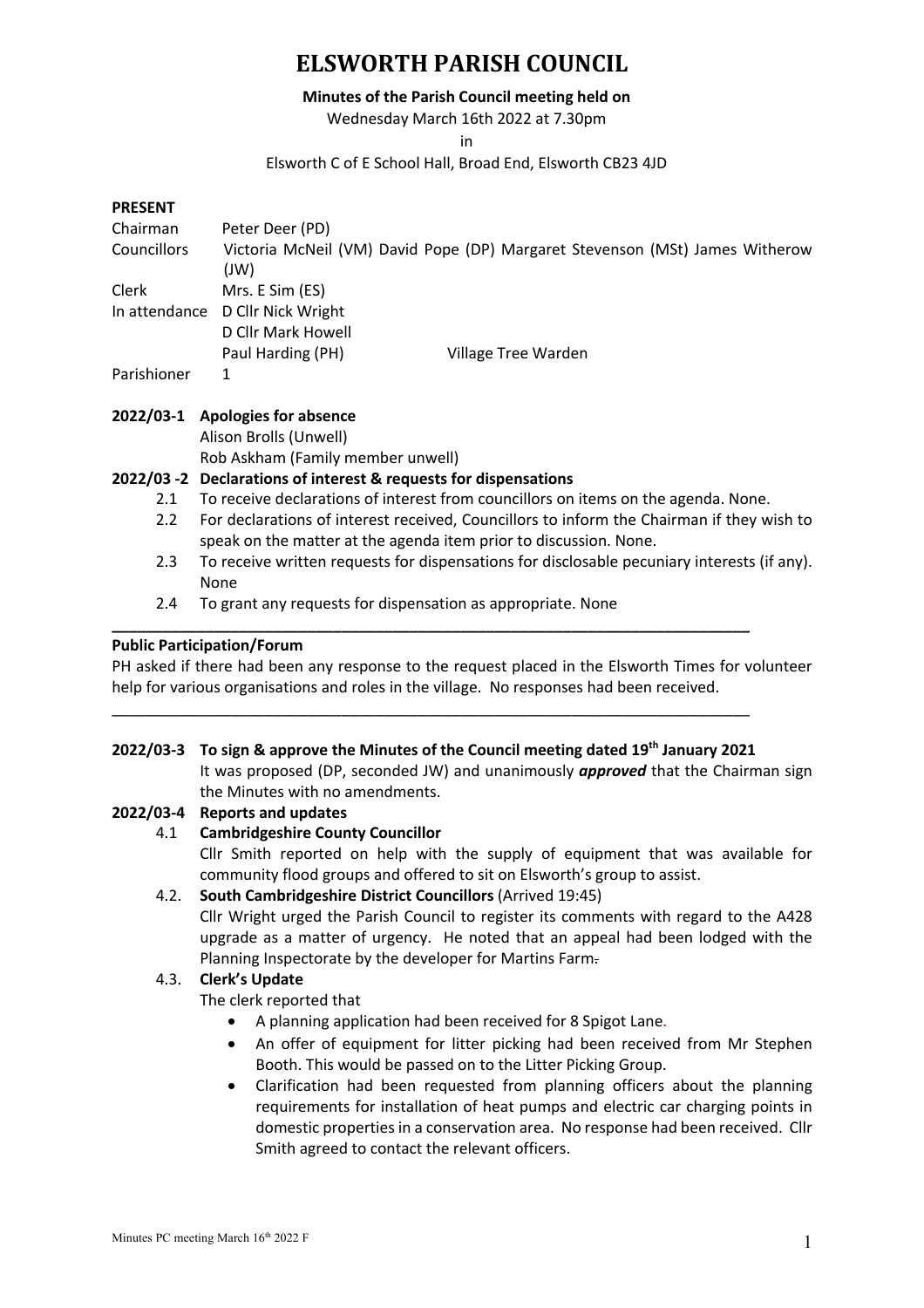4.4. **Community Flood Group**. No reports had been received from Philip Sleightholme either on the emergency flood plan or on progress in discussions with Pitt Dene. JW raised the issue of the holding pond at New Inn Farm which causes flooding in the village when it overflows. A visit from County officers to assess the problem that was proposed some considerable time ago has not transpired. Cllr Smith agreed to take this forward.

# 4.5. **East West Rail**

#### PD reported that

A report made to SCDC Council meeting on 22 February said that there had been a change in HMG's approach to the Ox Cam Arc and that it no longer wished to drive the project. There was no mention of the Arc in the Levelling Up White Paper, and while it is believed that ministers support the continuation of the project, they feel it should be locally led, if at all. Revenue funding has been made available to continue ongoing operations but there is no long-term commitment to this funding, and no commitment at all to capital funding.

This would seem to have obvious implications for EWR, in particular how it would be funded. As a business case for the railway has not been published by EWR, there was a move afoot to get HMG to order EWR to produce one. A number of South Cambs parishes-(35 as of Friday March 11<sup>th</sup> plus St Neots Town Council), County and District Councillors (including Nick Wright, Mark Howell and Mandy Smith) and organisations in Cambs and beyond, had agreed to be signatories to a letter which would be sent to Grant Shapps, Secretary of State for Transport. This would press the case for publication of a business case but would not make reference to other matters such as route alignments or station locations. Cambourne Town Council had declined to sign as the council wants a station north of the A428.

# *The Chairman noted that Cllr Wright was not intending to stand at the forthcoming elections and proposed a vote of thanks to him for his help and support to Elsworth over the past eighteen years. Cllrs Wright and Howell left the meeting at 20:00*

4.6. To consider note and further action to be taken concerning

#### • **Queen's Platinum Jubilee**

Cllrs *agreed* that the new play area should be named the "Platinum Jubilee Play Area". Thanks were expressed to MS and RA for their work on this project. It was noted that RA was putting together a schedule for the removal of the old equipment and installation of the new.

Councillors *agreed* that a bulk order of wildflower seeds should be obtained for Elsworth Primary school and their distribution to the children arranged by the school. An elm in Fardell's Lane Reserve would be dedicated as a commemorative tree with a guard and a plaque and another Jubilee tree planted in the school grounds. PH would identify a suitable species and advise on costs.

Given these initiatives, it was not proposed to provide individual commemorative gifts.

MS reported that plans for the Jubilee celebrations were ongoing. Marquees and seating had been sourced and a band booked for a party. A picnic BBQ was planned. Councillors *agreed* to underwrite the costs of the celebrations up to £1,000.00 with the proviso that some of the receipts from bar and ticket sales for the party on the Saturday be returned to the parish council. (Prop JW Sec DP).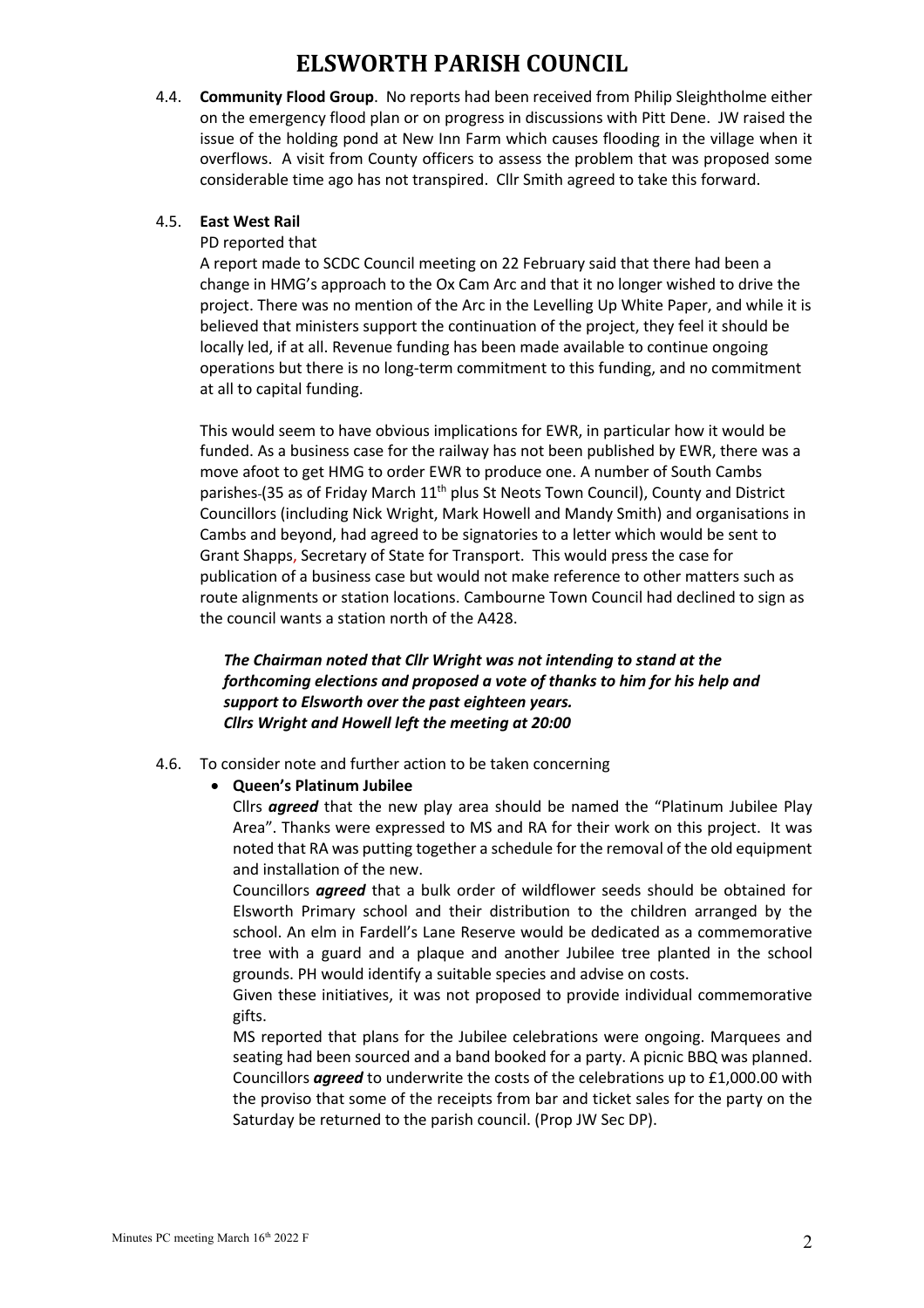DP described how an email address might be set up-where expressions of interest in tickets for the event could be lodged. Noted further that the email address and all data collected should be deleted after the celebrations.

- **Sports pavilion cleaning**. Noted the improvements being introduced by the Sports Club with regard to cleaning, bookings and the facilities in the Pavilion with the aim of making the pavilion more attractive for wider community use and increasing revenue. Councillors agreed a donation of £650 towards the cost of cleaning of the pavilion to supplement the cleaning which the Sports Club is already funding; in the first instance this was to be for one year (prop PD sec VM). The PC would have use of the pavilion free of charge for six meetings per year. Paul Harding and Roger Fensom agreed to publicise the sports club's accounts on the noticeboard after the AGM.
- **Grass cutting of the playing field**. Councillors agreed to consider a contribution to the cost of grass cutting of the sports field, including the outfield and other areas which are generally used for recreation by parishioners, when quotes had been obtained by the Sports Club.

## **2022/03-5 Finance**

5.1. Payment of accounts.

|                        |                               | Councillors unanimously <b>approved</b> the following payments <sup>(Prop DP Sec MSt)</sup> |                                            |        |
|------------------------|-------------------------------|---------------------------------------------------------------------------------------------|--------------------------------------------|--------|
|                        | 27/01/2022                    | Stationery                                                                                  | <b>Viking</b>                              | 76.13  |
|                        | 01/02/2022                    | Clerk's remuneration                                                                        | Parish Council                             | 601.20 |
|                        | 11/02/2022                    | Elsworth Times                                                                              | <b>Pendrill Publications</b>               | 75.00  |
|                        | 14/02/2022                    | <b>Elsworth Times</b>                                                                       | Andrew Pope                                | 30.00  |
|                        | 16/02/2022                    | Computer equipment                                                                          | HP Inc UK Ltd                              | 11.49  |
|                        | 16/02/2022                    | Data Protection Fee                                                                         | <b>Information Commissioners</b><br>Office | 35.00  |
|                        | 01/03/2022                    | Clerk's remuneration                                                                        | Parish Council                             | 601.20 |
|                        | 02/03/2022                    | Web site hosting                                                                            | Guava Design                               | 30.00  |
|                        | 14/03/2022                    | <b>General Village</b><br>Maintenance                                                       | Neil Kenny                                 | 56.00  |
|                        | 14/03/2022                    | Fardell's Lane Maintenance                                                                  | Neil Kenny                                 | 137.50 |
|                        | 15/03/2022                    | Postage and mileage                                                                         | Parish Council                             | 20.40  |
|                        | 5.2. Receipts                 |                                                                                             |                                            |        |
|                        | Interest Main accounts        |                                                                                             | 31/01/2022                                 | 0.12   |
|                        |                               | Interest Section 106 The Causeway                                                           | 31/01/2022                                 | 0.02   |
|                        |                               | Interest Section 106 The Drift                                                              | 31/01/2022                                 | 0.02   |
|                        |                               | Interest Wakelin Donation account                                                           | 31/01/2022                                 | 0.08   |
|                        | Interest Main accounts        |                                                                                             | 02/02/2022                                 | 0.18   |
|                        | <b>Interest Main accounts</b> |                                                                                             | 28/02/2022                                 | 0.10   |
|                        |                               | Interest Wakelin Donation account                                                           | 28/02/2022                                 | 0.08   |
|                        |                               | Interest Section 106 The Causeway                                                           | 28/02/2022                                 | 0.02   |
|                        |                               | Interest Section 106 The Drift                                                              | 28/02/2022                                 | 0.02   |
| Interest main accounts |                               |                                                                                             | 02/03/2022                                 | 0.16   |